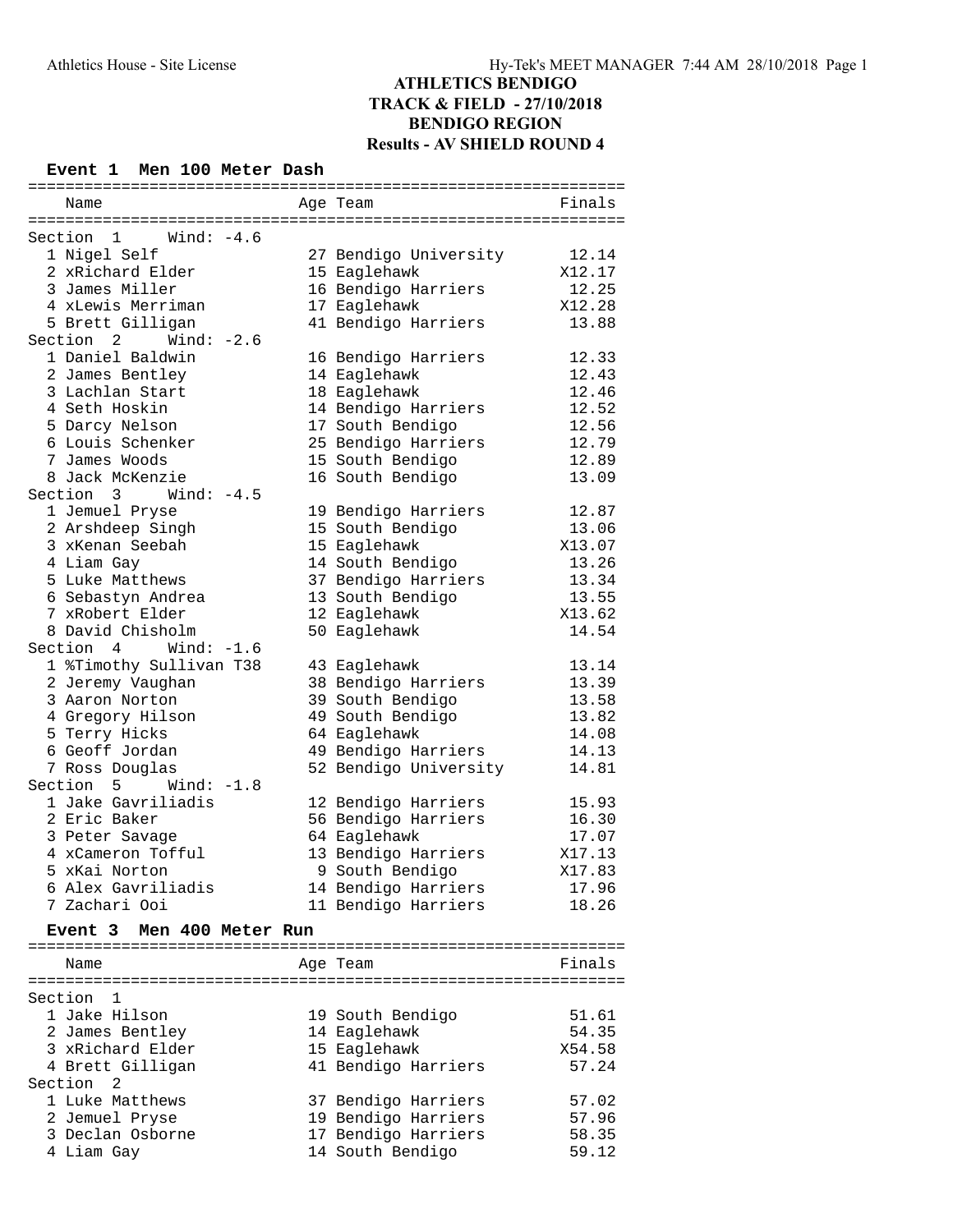Athletics House - Site License Hy-Tek's MEET MANAGER 7:44 AM 28/10/2018 Page 2

## **ATHLETICS BENDIGO TRACK & FIELD - 27/10/2018 BENDIGO REGION**

**Results - AV SHIELD ROUND 4**<br>th Bendigo 1:00.78 5 Darcy Nelson 17 South Bendigo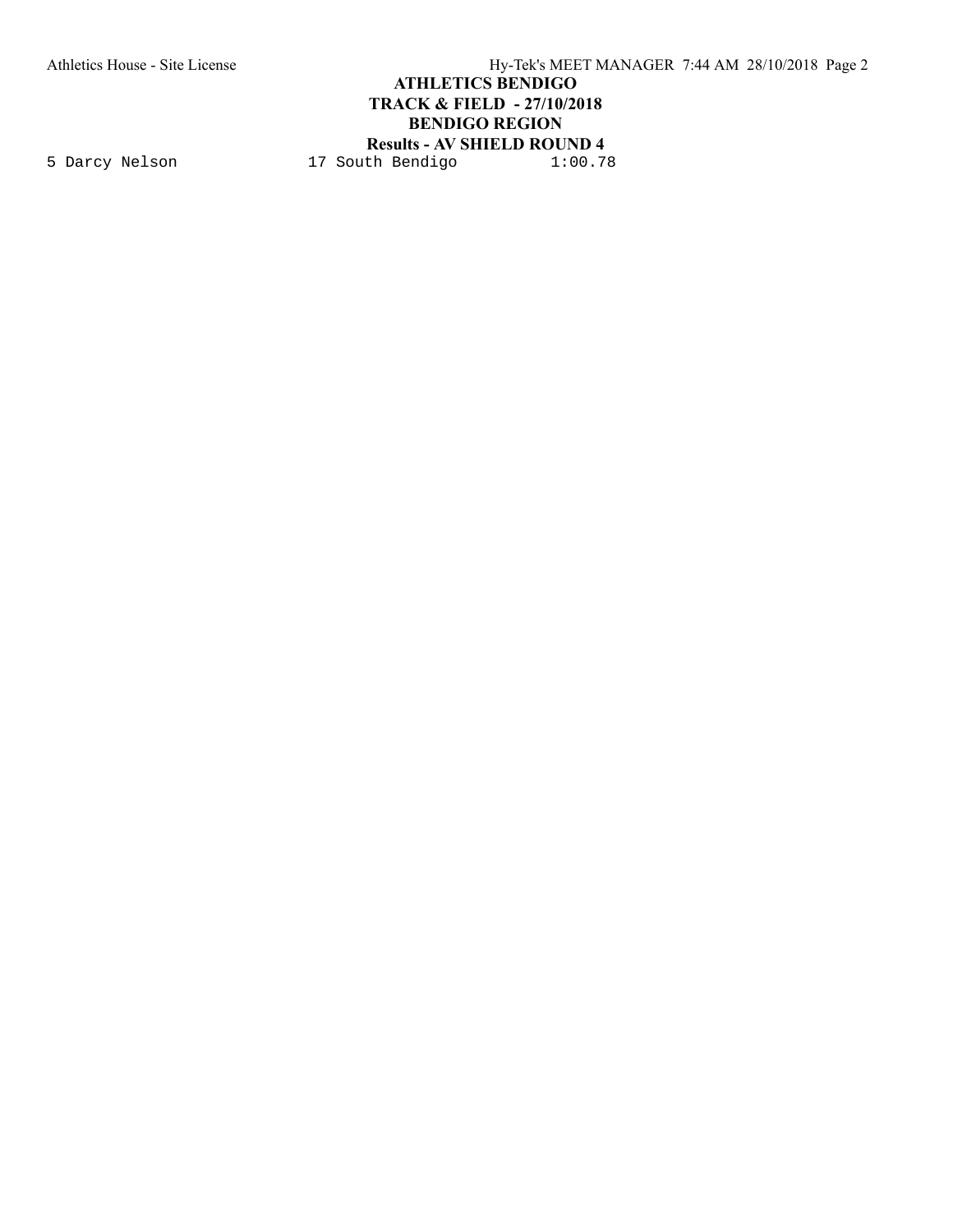#### **....Event 3 Men 400 Meter Run**

| 6 David Chisholm                     | 50 Eaglehawk                              | 1:01.59  |
|--------------------------------------|-------------------------------------------|----------|
| Section<br>-3                        |                                           |          |
| 1 Daniel Baldwin                     | 16 Bendigo Harriers                       | 56.01    |
| 2 Sebastyn Andrea                    | 13 South Bendigo                          | 59.79    |
| 3 Aaron Norton                       | 39 South Bendigo                          | 1:00.72  |
| 4 Jeremy Vaughan                     | 38 Bendigo Harriers                       | 1:03.28  |
| 5 Zackery Tickell                    | 13 South Bendigo                          | 1:03.77  |
| 6 Gregory Hilson                     | 49 South Bendigo                          | 1:05.62  |
| 7 Geoff Jordan                       | 49 Bendigo Harriers                       | 1:09.82  |
| Section 4                            |                                           |          |
| 1 David Heislers                     | 53 Bendigo University                     | 1:07.46  |
| 2 Kyle Hilson                        | 21 South Bendigo                          | 1:07.62  |
| 3 Logan Tickell                      | 12 South Bendigo                          | 1:07.64  |
| 4 Ross Douglas                       | 52 Bendigo University                     | 1:14.84  |
| 5 Ian Wellard                        | 50 Bendigo Harriers                       | 1:18.38  |
| 6 Eric Baker                         | 56 Bendigo Harriers                       | 1:22.53  |
| Section 5                            |                                           |          |
| 1 Geoff Shaw                         | 70 Bendigo Harriers                       | 1:12.95  |
| 2 xCameron Tofful                    | 13 Bendigo Harriers                       | X1:18.34 |
| 3 Zachari Ooi                        | 11 Bendigo Harriers                       | 1:19.38  |
| 4 Kevin Shanahan                     | 62 Eaglehawk                              | 1:24.02  |
| 5 Garnet Rodda                       | 69 Bendigo Harriers                       | 1:28.30  |
| Mixed 1500 Meter Run<br>Event 5      |                                           |          |
| Name                                 | Age Team                                  | Finals   |
|                                      |                                           |          |
|                                      |                                           |          |
| Section 1                            |                                           |          |
| 1 Archie Reid                        | M17 South Bendigo                         | 4:13.22  |
| 2 Darcy Nelson                       | M17 South Bendigo                         | 4:59.48  |
| 3 Peter Cowell                       | M55 Bendigo Harriers                      | 5:09.91  |
| 4 David Heislers                     | M53 Bendigo University                    | 5:17.67  |
| 5 Ian Wellard                        | M50 Bendigo Harriers                      | 5:36.03  |
| 6 Christopher Timewell               | M44 South Bendigo                         | 5:37.14  |
| 7 Gabrielle Rusbridge                | W18 Eaglehawk                             | 5:39.58  |
| 8 Jeremy Vaughan                     | M38 Bendigo Harriers                      | 5:40.10  |
| 9 Gregory Hilson                     | M49 South Bendigo                         | 5:50.07  |
| 10 Tanner Fear                       | M11 Bendigo University                    | 5:53.72  |
| 11 Anne Buckley                      | W51 Bendigo Harriers                      | 5:55.93  |
| Section<br>$\mathfrak{D}$            |                                           |          |
| 1 Lewis Lonsdale                     | M11 Bendigo University                    | 6:07.14  |
| 2 Ross Douglas                       | M52 Bendigo University                    | 6:17.62  |
| 3 Debby Kirne                        | W53 South Bendigo                         | 6:19.77  |
| 4 Brodie Vaughan                     | W10 Bendigo Harriers                      | 6:23.07  |
| 5 Jazlin Fear                        | W15 Bendigo University                    | 6:27.20  |
| 6 Maddison Vaughan                   | W12 Bendigo Harriers                      | 6:29.78  |
| 7 Emily Heislers                     | W17 Eaglehawk                             | 6:45.86  |
| 8 Ruby Hore                          | W16 Bendigo Harriers                      | 6:49.80  |
| 9 Brian Cornell                      | M65 Eaglehawk                             | 6:52.67  |
| 10 John Justice                      | M81 South Bendigo                         | 6:55.69  |
| 11 Jackie Guillou                    | W49 South Bendigo                         | 7:07.67  |
| 12 Jennifer Payne<br>13 Garnet Rodda | W62 South Bendigo<br>M69 Bendigo Harriers | 7:07.98  |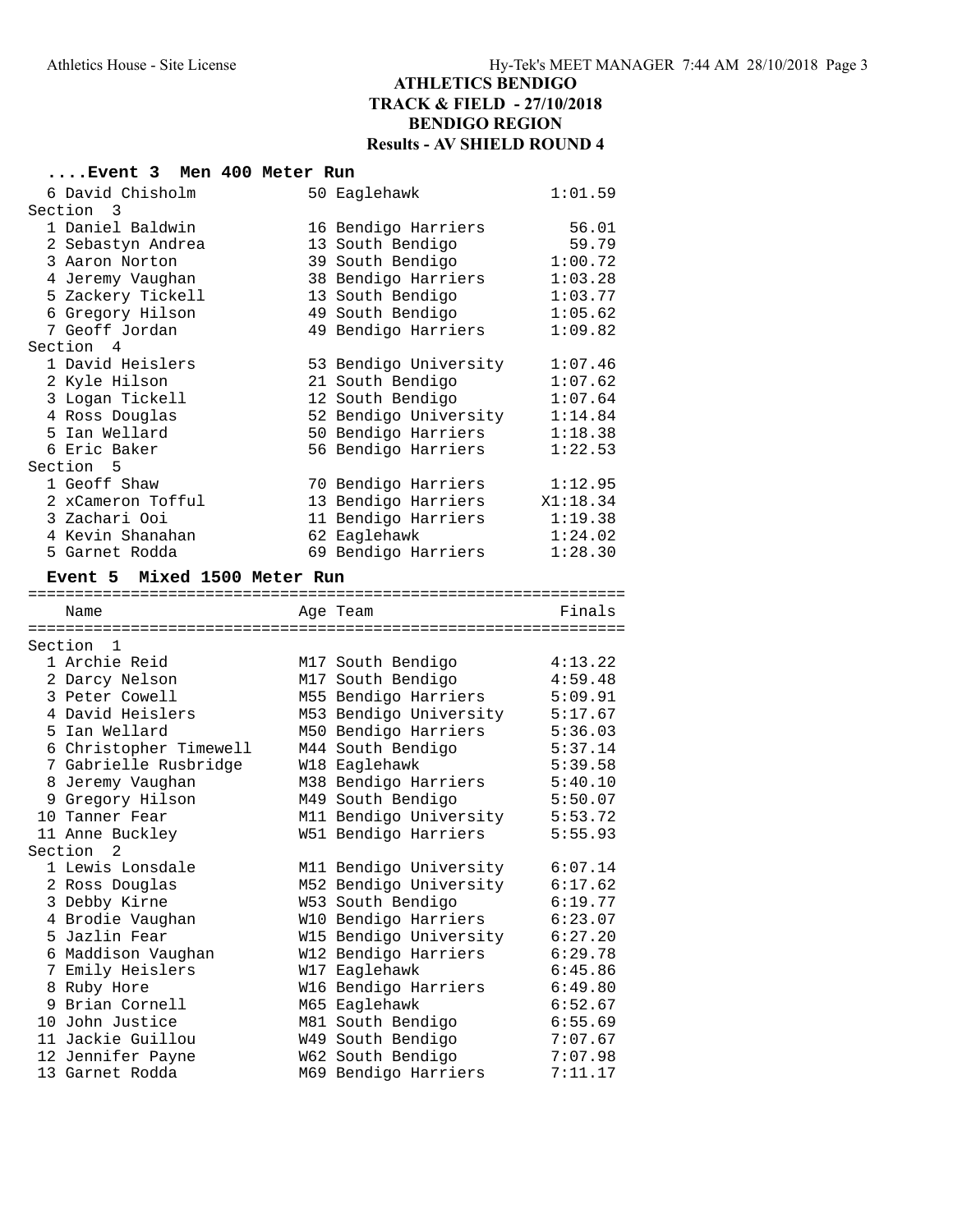#### **Event 8 Men 110 Meter Hurdles** ================================================================ Name **Age Team Age Team** Finals ================================================================ Section 1 Wind: -1.6 1 Daniel Baldwin 16 Bendigo Harriers 17.76 2 Geoff Jordan 49 Bendigo Harriers 22.39 **Event 9 Mixed 100 Meter Hurdles** ================================================================ Name **Age Team** Age Team Finals ================================================================ 1 Denise Snyder W26 Eaglehawk 16.93 **Event 10 Mixed 90 Meter Hurdles** ================================================================ Name **Age Team Age Team Finals** ================================================================ Section 1 Wind: -2.9<br>1 Zackery Tickell M13 South Bendigo 17.59 **Event 15 Mixed 2000 Meter Race Walk** ================================================================ Name **Age Team** Age Team Finals ================================================================ Section 1 1 Peter Curtis M24 South Bendigo 10:39.31 2 Barbara Bryant W64 Eaglehawk 11:46.58 3 Jennifer Payne W62 South Bendigo 12:47.66 4 Maddison Vaughan W12 Bendigo Harriers 13:01.74 5 Annette Curtis W62 South Bendigo 14:19.55 6 Wendy Ennor W61 Eaglehawk 16:42.12 7 Geoffrey Major M82 Eaglehawk 17:20.85 **Event 16 Mixed 2000 Meter Steeplechase** ================================================================ Name **Age Team** Age Team Finals ================================================================ 1 Taryn Furletti W15 South Bendigo 7:27.65 2 Tullie Rowe W14 Bendigo University 8:07.85 3 David Heislers M53 Bendigo University 8:51.78 4 Max Rowe M12 Bendigo University 8:56.49 5 Kevin Shanahan M62 Eaglehawk 9:03.08 6 Andrea Smith W43 Bendigo University 9:50.58 7 xBeatrice Lonsdale W15 Bendigo University X10:13.08 8 Phoebe Lonsdale W13 Bendigo University 10:17.71 9 Leah Langtree W42 Eaglehawk 12:44.58 -- Ruby Hore  $M16$  Bendigo Harriers DNF **Event 17 Mixed 3000 Meter Steeplechase** ================================================================

| Name                                   | Age Team                                  | Finals               |
|----------------------------------------|-------------------------------------------|----------------------|
| 1 Christopher Timewell<br>2 Eric Baker | M44 South Bendigo<br>M56 Bendigo Harriers | 13:44.26<br>14:43.65 |
| 3 Yvette Tuohey                        | W28 Bendigo Harriers                      | 15:55.06             |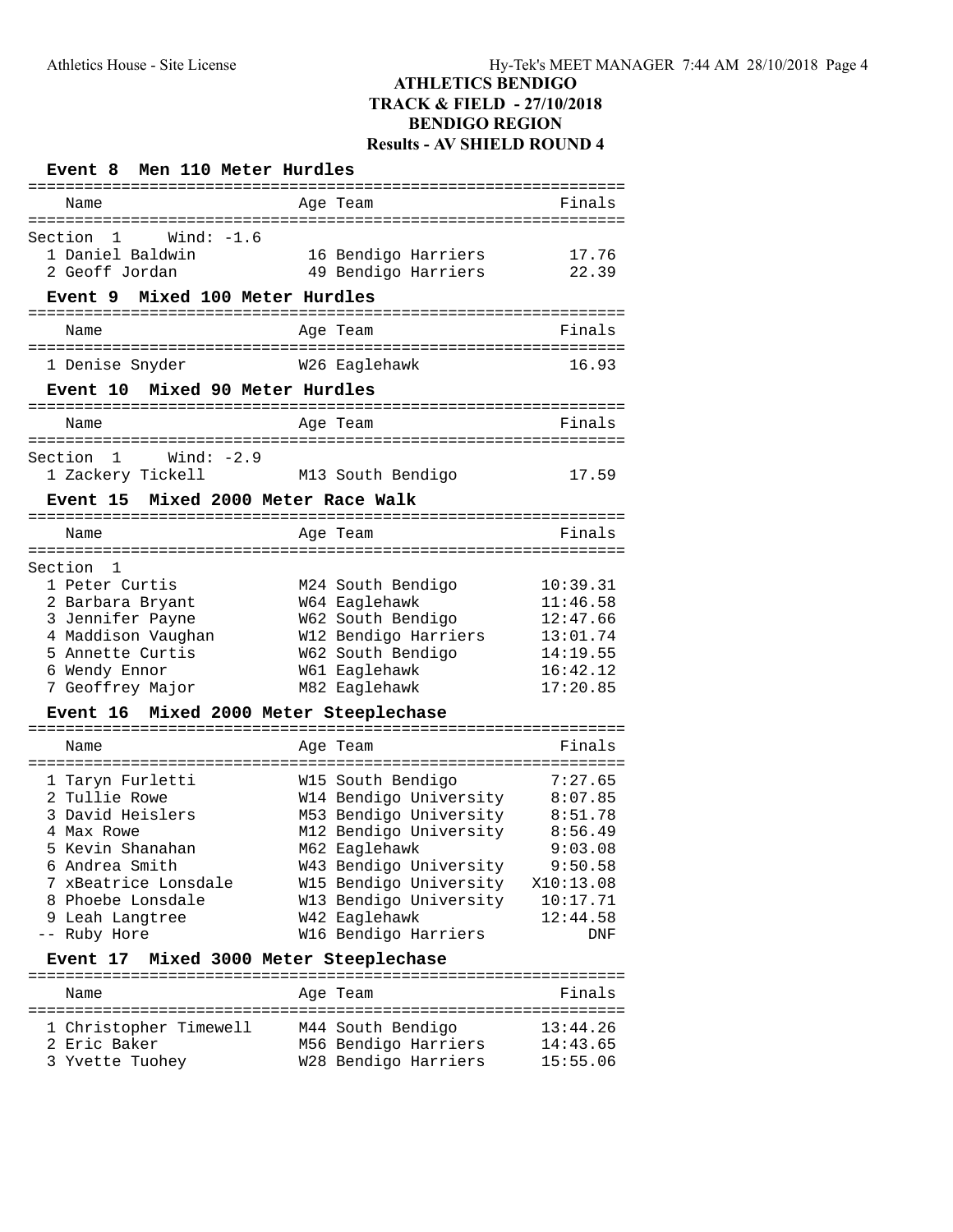#### **Event 18 Women 100 Meter Dash**

| Name                            | Age Team              | Finals   |
|---------------------------------|-----------------------|----------|
|                                 |                       |          |
| Section $1$ Wind: $-0.3$        |                       |          |
| 1 Anastazia Robinson            | 16 Eaglehawk          | 13.10    |
| 2 Gretel Holmes                 | 14 Bendigo Harriers   | 13.25    |
| 3 Stephanie Pompei              | 23 South Bendigo      | 13.72    |
| 4 Denise Snyder                 | 26 Eaglehawk          | 14.03    |
| Section $2$ Wind: $-2.5$        |                       |          |
| 1 Monique Gavriliadis           | 14 Bendigo Harriers   | 13.98    |
| 2 Abbey Conquer                 | 14 Bendigo Harriers   | 13.99    |
| 3 Poppy Palmer                  | 13 Eaglehawk          | 14.26    |
| 4 Jorja Morrison                | 12 Eaglehawk          | 14.39    |
| 5 Chelsea Tofful                | 17 Bendigo Harriers   | 14.44    |
| Section $3$ Wind: $-4.9$        |                       |          |
| 1 Jalen Hoskin                  | 16 Bendigo Harriers   | 13.94    |
| 2 Sophie Dalton                 | 13 Eaglehawk          | 14.72    |
| 3 Tiffany Bussem Jorgensen      | 17 Bendigo Harriers   | 14.73    |
| 4 Gabrielle Rusbridge           | 18 Eaglehawk          | 15.01    |
| Section $4$ Wind: $-2.0$        |                       |          |
| 1 Georgia Lee                   | 14 Eaglehawk          | 14.84    |
| 2 Allie Guillou                 | 12 South Bendigo      | 15.26    |
| 3 Andrea Smith                  | 43 Bendigo University |          |
|                                 |                       | 15.64    |
| 4 Keely Farnell                 | 20 South Bendigo      | 15.91    |
| Section $5$ Wind: $-4.2$        |                       |          |
| 1 Ruby Hore                     | 16 Bendigo Harriers   | 16.00    |
| 2 Emma Gilligan                 | 15 Bendigo Harriers   | 16.05    |
| 3 Belle Guillou                 | 12 South Bendigo      | 16.67    |
| 4 Jazlin Fear                   | 15 Bendigo University | 16.69    |
| Section $6$ Wind: $-3.5$        |                       |          |
| 1 Melissa Burge                 | 47 Bendigo Harriers   | 16.38    |
| 2 Leah Langtree                 | 42 Eaglehawk          | 16.83    |
| 3 Jackie Guillou                | 49 South Bendigo      | 17.05    |
| 4 Carol Coad                    | 57 South Bendigo      | 17.11    |
| 5 Jayne Norton                  | 43 South Bendigo      | 17.34    |
| 6 Tammy Fear                    | 45 Bendigo University | 18.42    |
| 7 Jemma Norton                  | 12 South Bendigo      | 19.42    |
| 8 Annette Curtis                | 62 South Bendigo      | 22.75    |
|                                 |                       |          |
| Event 20<br>Women 400 Meter Run |                       |          |
|                                 |                       |          |
| Name                            | Age Team              | Finals   |
| Section 1                       |                       |          |
|                                 |                       |          |
| 1 Gretel Holmes                 | 14 Bendigo Harriers   | 1:03.61  |
| 2 Stephanie Pompei              | 23 South Bendigo      | 1:03.73  |
| 3 Monique Gavriliadis           | 14 Bendigo Harriers   | 1:11.46  |
| Section<br>2                    |                       |          |
| 1 Tiffany Bussem Jorgensen      | 17 Bendigo Harriers   | 1:08.66  |
| 2 Abbey Conquer                 | 14 Bendigo Harriers   | 1:09.18  |
| 3 Keely Trew                    | 26 South Bendigo      | 1:11.31  |
| 4 Allie Guillou                 | 12 South Bendigo      | 1:14.38  |
| 5 Jazlin Fear                   | 15 Bendigo University | 1:16.99  |
| Section 3                       |                       |          |
| 1 Belle Guillou                 | 12 South Bendigo      | 1:18.60  |
| 2 Kathryn Heagney               | 68 Eaglehawk          | 1:19.68  |
| 3 Anne Buckley                  | 51 Bendigo Harriers   | 1:22.87  |
| 4 Brodie Vaughan                | 10 Bendigo Harriers   | X1:24.05 |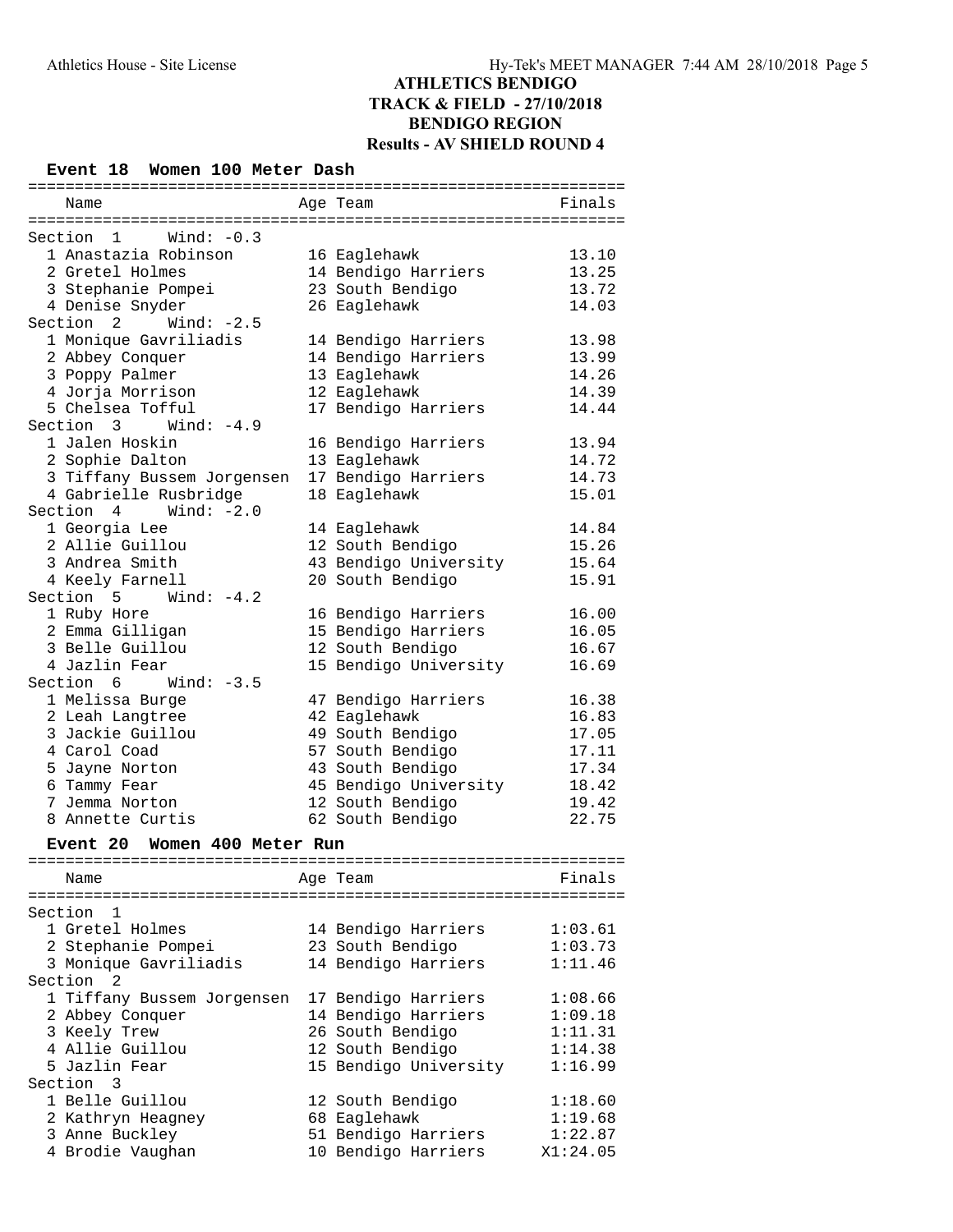Athletics House - Site License Hy-Tek's MEET MANAGER 7:44 AM 28/10/2018 Page 6

## **ATHLETICS BENDIGO TRACK & FIELD - 27/10/2018 BENDIGO REGION Results - AV SHIELD ROUND 4**

Section 4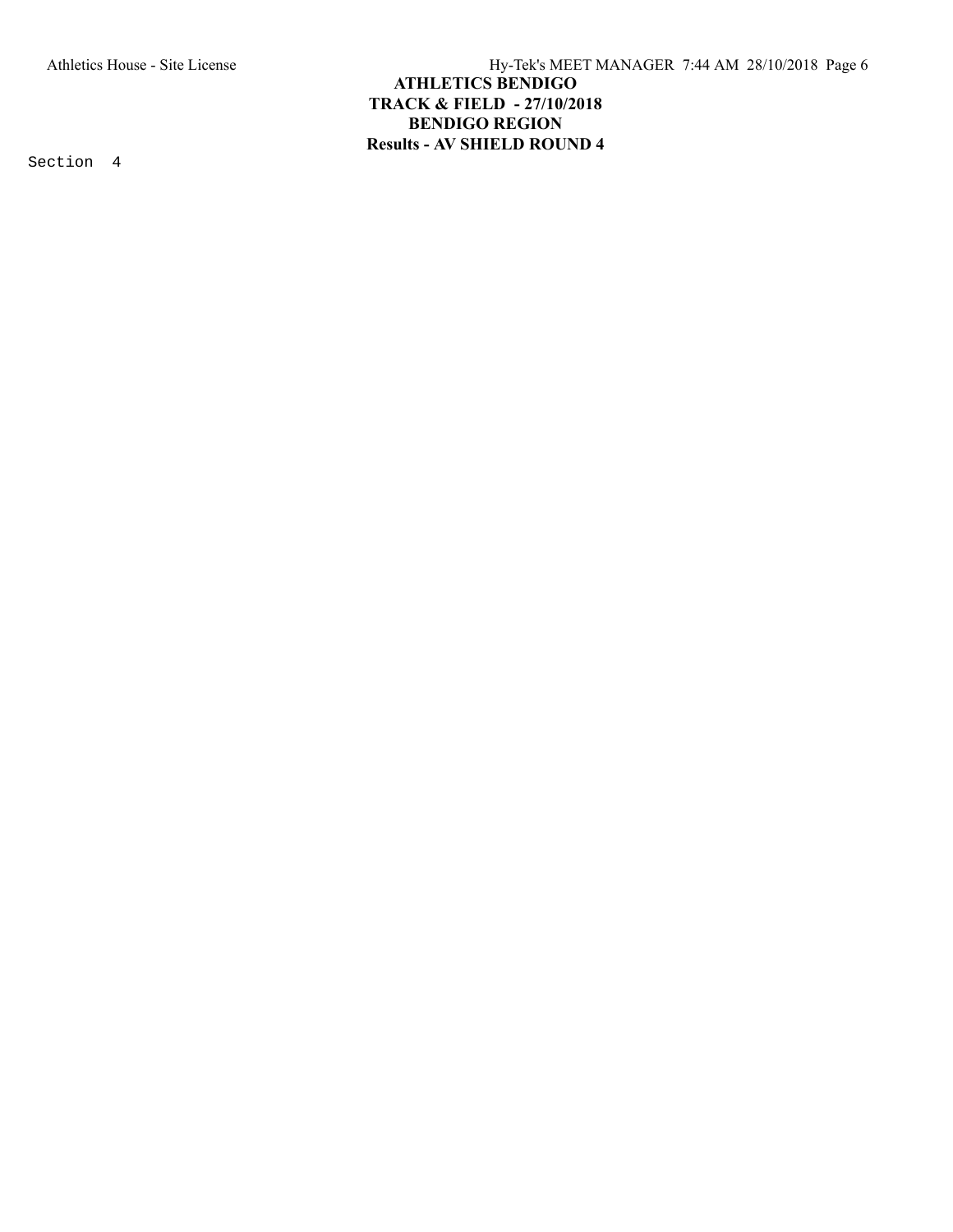|        | Women 400 Meter Run<br>$\ldots$ . Event 20 |                        |         |
|--------|--------------------------------------------|------------------------|---------|
|        | 1 Carol Coad                               | 57 South Bendigo       | 1:22.91 |
|        | 2 Debby Kirne                              | 53 South Bendigo       | 1:23.48 |
|        | 3 Jackie Guillou                           | 49 South Bendigo       | 1:30.39 |
|        | 4 Keely Farnell                            | 20 South Bendigo       | 1:31.04 |
|        | 5 Emily Heislers                           | 17 Eaglehawk           | 1:36.97 |
|        | Event 21 Mixed 80 Meter Hurdles            |                        |         |
|        |                                            |                        |         |
|        | Name                                       | Age Team               | Finals  |
|        | Wind: $-2.9$<br>Section<br>1               |                        |         |
|        | 1 Toni Phillips                            | W46 Eaglehawk          | 15.59   |
|        | Event 25 Mixed Javelin Throw               |                        |         |
|        |                                            |                        |         |
|        | Name                                       | Age Team               | Finals  |
| Flight | $\mathbf{1}$                               |                        |         |
|        | 1 Monique Gavriliadis                      | W14 Bendigo Harriers   | 25.02m  |
|        | 2 Geoff Jordan                             | M49 Bendigo Harriers   | 23.39m  |
|        | 3 Ross Douglas                             | M52 Bendigo University | 23.16m  |
|        | 4 Garnet Rodda                             | M69 Bendigo Harriers   | 22.40m  |
|        | 5 Zackery Tickell                          | M13 South Bendigo      | 21.22m  |
|        | 6 Brian Cornell                            | M65 Eaglehawk          | 20.77m  |
|        | 7 Peter Savage                             | M64 Eaglehawk          | 20.75m  |
|        | 8 Jake Gavriliadis                         | M12 Bendigo Harriers   | 20.21m  |
|        | 9 Gretel Holmes                            | W14 Bendigo Harriers   | 18.58m  |
|        | 10 Kevin Shanahan                          | M62 Eaglehawk          | 18.11m  |
|        | 11 Melissa Burge                           | W47 Bendigo Harriers   | 16.82m  |
|        | 12 Carol Coad                              | W57 South Bendigo      | 16.61m  |
|        | 13 Martin Fryer                            | M74 Eaglehawk          | 15.55m  |
|        | 14 Keely Farnell                           | W20 South Bendigo      | 14.94m  |
|        | 15 Chelsea Tofful                          | W17 Bendigo Harriers   | 11.64m  |
| Flight | 2                                          |                        |         |
|        | 1 Lachlan Start                            | M18 Eaglehawk          | 44.43m  |
|        | 2 Louis Schenker                           | M25 Bendigo Harriers   | 42.88m  |
|        | 3 Bailey Cooper                            | M21 Bendigo Harriers   | 40.34m  |
|        | 4 Siobhan Thompson                         | W21 Eaglehawk          | 32.55m  |
|        | 5 MacKenzie Cooper                         | M19 Bendigo Harriers   | 32.09m  |
|        | 6 Terry Hicks                              | M64 Eaglehawk          | 31.52m  |
|        | 7 Christopher Timewell                     | M44 South Bendigo      | 29.85m  |
|        | 8 Jorja Hill                               | W13 Bendigo Harriers   | 29.77m  |
|        | 9 Keely Trew                               | W26 South Bendigo      | 29.68m  |
|        | 10 Aaron Norton                            | M39 South Bendigo      | 27.97m  |
|        | 11 Craig Graham                            | M53 Eaglehawk          | 27.71m  |
|        | 12 James Bentley                           | M14 Eaglehawk          | 27.65m  |
|        | 13 Denise Snyder                           | W26 Eaglehawk          | 23.56m  |
|        | 14 Ruby Hore                               | W16 Bendigo Harriers   | 23.16m  |
|        | 15 Kyle Webb                               | M17 Bendigo Harriers   | 20.74m  |
|        | 16 Jayne Norton                            | W43 South Bendigo      | 20.29m  |
|        | 17 David Chisholm                          | M50 Eaglehawk          | 17.35m  |
|        | -- Peter Curtis                            | M24 South Bendigo      | FOUL    |
| Flight | 3                                          |                        |         |
|        | 1 Alex Gavriliadis                         | M14 Bendigo Harriers   | 20.43m  |
|        | 2 xCameron Tofful                          | M13 Bendigo Harriers   | X18.70m |
|        | 3 John Justice                             | M81 South Bendigo      | 16.94m  |
|        | 4 Jeremy Vaughan                           | M38 Bendigo Harriers   | 16.93m  |
|        | 5 Annette Curtis                           | W62 South Bendigo      | 13.88m  |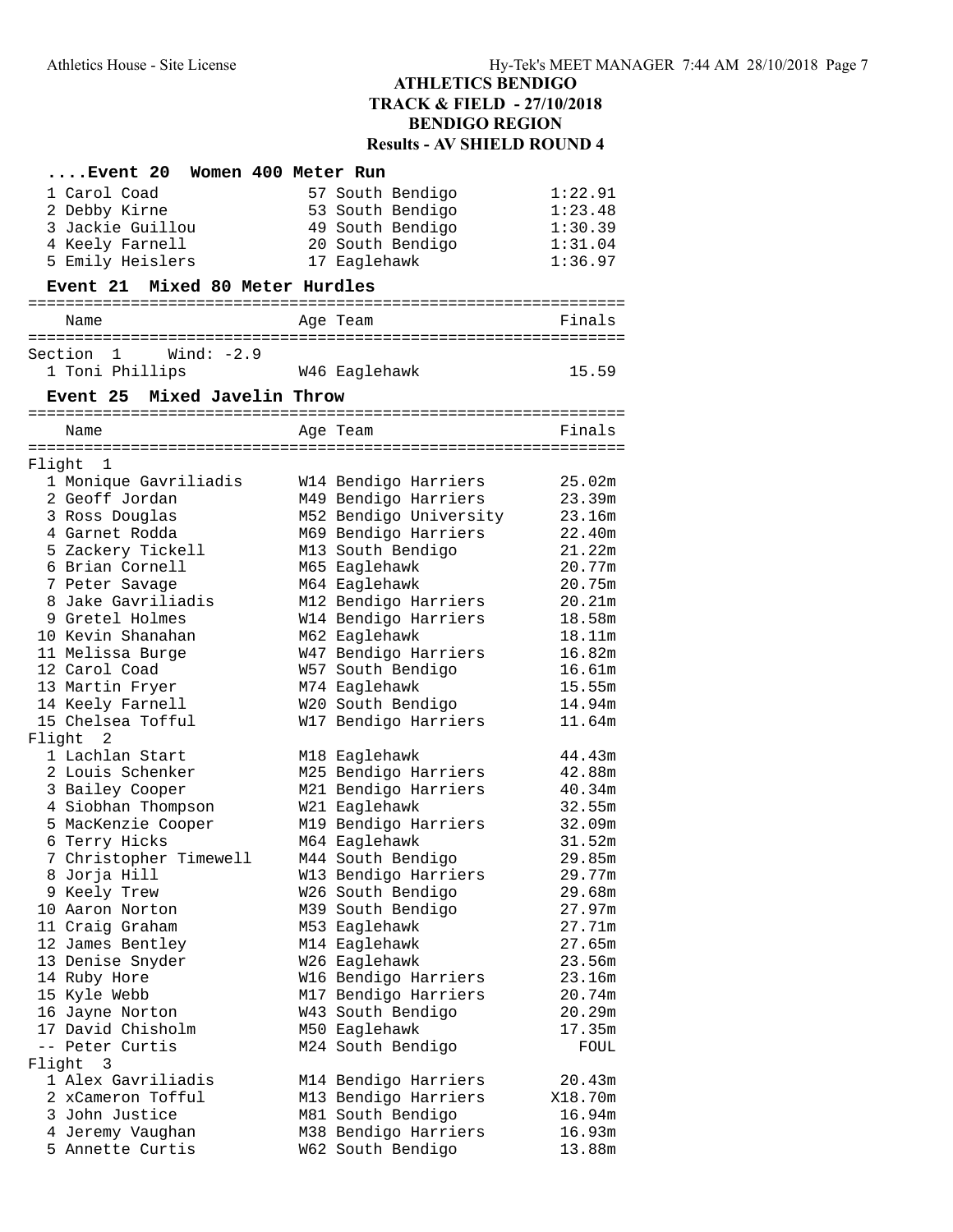#### **....Event 25 Mixed Javelin Throw**

|        | 6 Andrea Smith                                   | W43 Bendigo University | 12.76m            |             |
|--------|--------------------------------------------------|------------------------|-------------------|-------------|
|        | 7 Jemma Norton                                   | W12 South Bendigo      | 12.71m            |             |
|        | 8 Belinda Seymour                                | W39 Bendigo Harriers   | 11.62m            |             |
|        | 9 Jennifer Payne                                 | W62 South Bendigo      | 11.28m            |             |
|        | 10 Geoffrey Major                                | M82 Eaglehawk          | 11.26m            |             |
|        | 11 Wendy Ennor                                   | W61 Eaglehawk          | 10.84m            |             |
|        | 12 Eric Baker                                    | M56 Bendigo Harriers   | 10.14m            |             |
|        | 13 Jorja Peace                                   | W14 Bendigo Harriers   | 9.30m             |             |
|        | 14 Zachari Ooi                                   | M11 Bendigo Harriers   | 7.52m             |             |
|        | 15 Amanda Robinson                               | W39 Bendigo Harriers   | 7.42m             |             |
|        | Event 26 Mixed Long Jump                         |                        |                   |             |
|        | Name                                             | Age Team               | Finals            | Wind        |
| Flight | 1                                                |                        |                   |             |
|        | 1 Jeremy Vaughan                                 | M38 Bendigo Harriers   | 4.99m             | 3.2         |
|        | 2 xCameron Tofful                                | M13 Bendigo Harriers   | X3.75m            | 1.7         |
|        | 3 Tanner Fear                                    | M11 Bendigo University | 3.62m             | 0.5         |
|        | 4 Jazlin Fear                                    | W15 Bendigo University | 3.51m             | 2.3         |
|        | 5 Daniel Noden                                   | M12 Bendigo Harriers   | 3.41m             | 1.5         |
|        | 6 Jemma Norton                                   | W12 South Bendigo      | 3.32m             | 2.8         |
|        | 7 Zachari Ooi                                    | M11 Bendigo Harriers   | 3.26m             | 3.7         |
|        | 8 Tammy Fear                                     | W45 Bendigo University | 3.24m             | 3.1         |
|        | 9 Alex Gavriliadis                               | M14 Bendigo Harriers   | 3.18m             | 4.2         |
|        | 10 Brodie Vaughan                                | W10 Bendigo Harriers   | 2.96m             | 2.4         |
|        | 11 Emily Heislers                                | W17 Eaglehawk          | 2.89m             | 3.5         |
| Flight | 2                                                |                        |                   |             |
|        | 1 Poppy Palmer                                   | W13 Eaglehawk          | 4.52m             | 0.2         |
|        | 2 Geoff Jordan                                   | M49 Bendigo Harriers   | 4.23m             | 2.6         |
|        | 3 Tullie Rowe                                    | W14 Bendigo University | 3.88m             | 3.6         |
|        | 4 Andrea Smith                                   | W43 Bendigo University | 3.81m             | 4.1         |
|        | 5 Ross Douglas                                   | M52 Bendigo University | 3.78m             | 2.2         |
|        | 6 David Heislers                                 | M53 Bendigo University | 3.69m             | 2.3         |
|        | 7 Logan Tickell                                  | M12 South Bendigo      | 3.67m             | 0.8         |
|        | 8 Allie Guillou                                  | W12 South Bendigo      | 3.65m             | 2.9         |
|        | 9 Belle Guillou                                  | W12 South Bendigo      | 3.54m             | $+0.0$      |
|        | 10 Max Rowe                                      | M12 Bendigo University | 3.53m             | 0.4         |
|        | 11 Leah Langtree                                 | W42 Eaglehawk          | 3.52m             | 0.9         |
|        | 12 Carol Coad                                    | W57 South Bendigo      | 3.29m             | 3.1         |
|        | 13 Melissa Burge                                 | W47 Bendigo Harriers   | 3.25m             | 0.6         |
|        | Flight 3                                         |                        |                   |             |
|        | 1 James Miller                                   | M16 Bendigo Harriers   | 6.16m             | 4.6         |
|        | 2 Jemuel Pryse                                   | M19 Bendigo Harriers   | 5.96m             | 2.0         |
|        | 3 Lachlan Start                                  | M18 Eaglehawk          | 5.92m             | 4.3         |
|        | 4 James Woods                                    | M15 South Bendigo      | 5.77m             | 4.0         |
|        | 5 Darcy Nelson                                   | M17 South Bendigo      | 5.37 <sub>m</sub> | 1.5         |
|        | 6 Denise Snyder                                  | W26 Eaglehawk          | 5.20m             | 6.3         |
|        | 7 Sebastyn Andrea                                | M13 South Bendigo      | 5.12m             | 3.6         |
|        | 8 Seth Hoskin                                    | M14 Bendigo Harriers   | 5.10 <sub>m</sub> | 3.4         |
|        | 9 Gregory Hilson                                 | M49 South Bendigo      | 4.84m             | 2.1         |
|        | 10 Liam Gay                                      | M14 South Bendigo      | 4.78m             | 2.1         |
|        | 11 Sophie Dalton                                 | W13 Eaglehawk          | 4.65m             | 6.1         |
|        | 12 Peter Curtis                                  | M24 South Bendigo      | 4.61m             | $2 \cdot 0$ |
|        | 13 Jalen Hoskin                                  | W16 Bendigo Harriers   | 4.54 <sub>m</sub> | 2.4         |
|        | 14 Chelsea Tofful                                | W17 Bendigo Harriers   | 4.53m             | 2.7         |
|        | 15 Geoff Shaw                                    | M70 Bendigo Harriers   | 4.29m             | 1.1         |
|        | 16 Tiffany Bussem Jorgensen W17 Bendigo Harriers |                        | 4.28m             | 2.0         |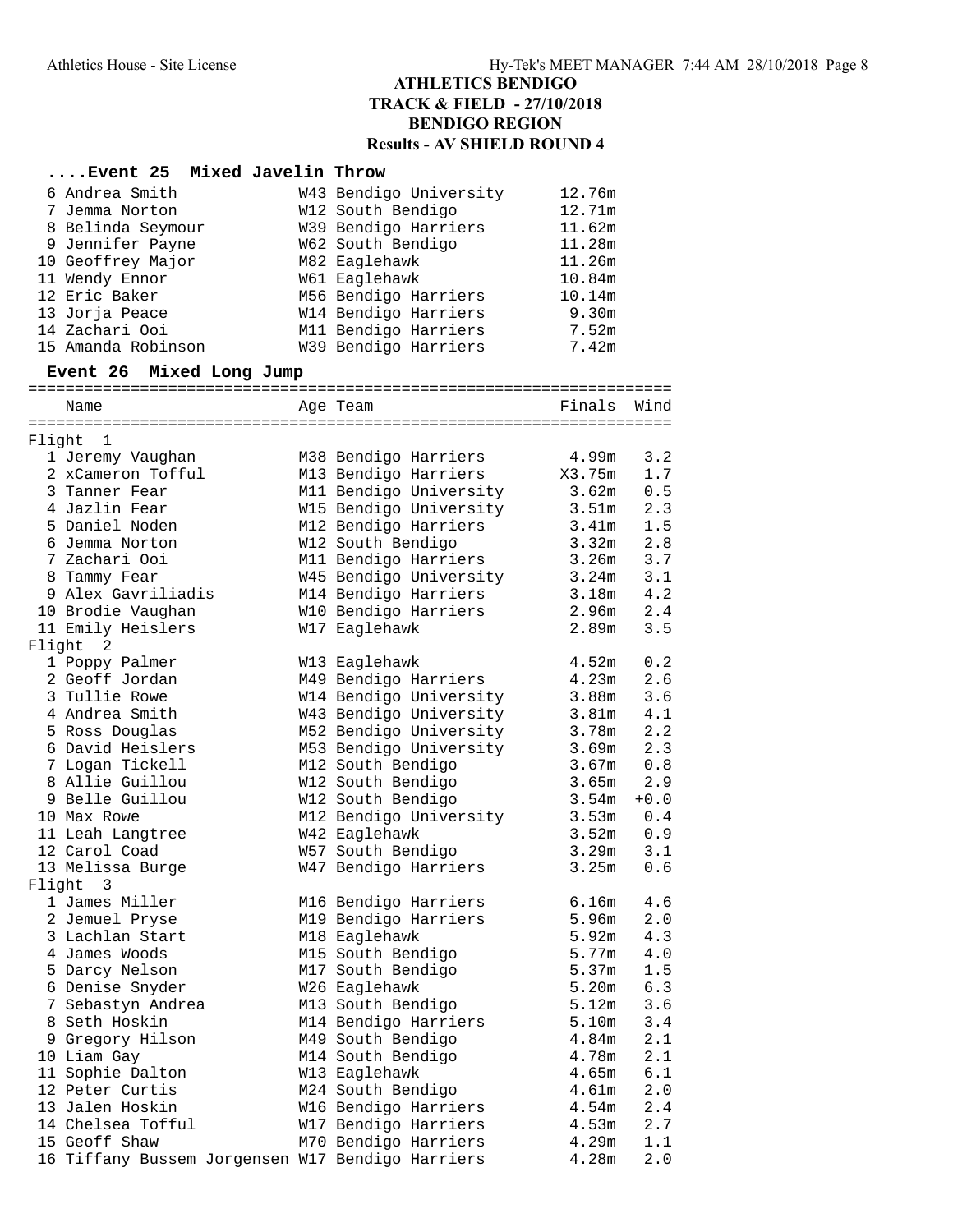Athletics House - Site License Hy-Tek's MEET MANAGER 7:44 AM 28/10/2018 Page 9

## **ATHLETICS BENDIGO TRACK & FIELD - 27/10/2018 BENDIGO REGION Results - AV SHIELD ROUND 4**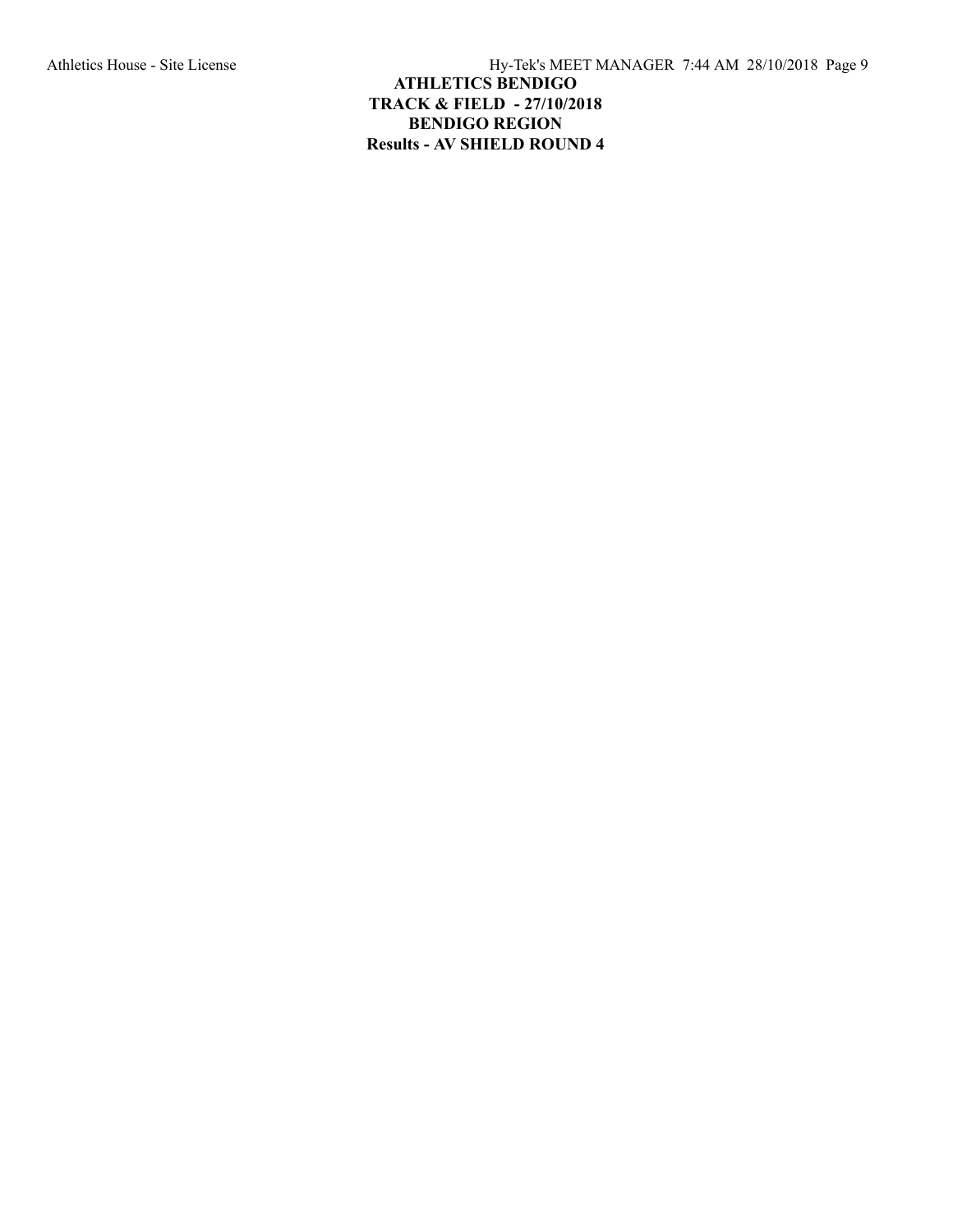## **....Event 26 Mixed Long Jump**

| 17 David Chisholm<br>17 Terry Hicks<br>19 Emma Gilligan<br>20 Jayne Norton<br>20 Keely Trew | M50 Eaglehawk<br>M64 Eaglehawk<br>W15 Bendigo Harriers<br>W43 South Bendigo<br>W26 South Bendigo | 4.17m<br>4.17m<br>4.11m<br>3.64m<br>3.64m | 2.0<br>1.5<br>5.2<br>2.6<br>2.2 |
|---------------------------------------------------------------------------------------------|--------------------------------------------------------------------------------------------------|-------------------------------------------|---------------------------------|
| Event 27 Mixed Pole Vault                                                                   |                                                                                                  |                                           |                                 |
| Name                                                                                        | Age Team                                                                                         | Finals                                    |                                 |
| Flight 1                                                                                    |                                                                                                  |                                           |                                 |
| 1 Jemuel Pryse                                                                              | M19 Bendigo Harriers                                                                             | 3.60m                                     |                                 |
| 2 James Woods                                                                               | M15 South Bendigo                                                                                | 3.20m                                     |                                 |
| 3 Geoff Shaw                                                                                | M70 Bendigo Harriers                                                                             | 2.70m                                     |                                 |
| -- Brett Gilligan                                                                           | M41 Bendigo Harriers                                                                             | NH                                        |                                 |
| Flight 2                                                                                    |                                                                                                  |                                           |                                 |
| 1 Philip Noden                                                                              | M48 Bendigo Harriers                                                                             | 2.40m                                     |                                 |
| 2 Peter Curtis                                                                              | M24 South Bendigo                                                                                | 2.00m                                     |                                 |
| 2 Matthew Noden                                                                             | M14 Bendigo Harriers                                                                             | 2.00m                                     |                                 |
| 4 Daniel Noden                                                                              | M12 Bendigo Harriers                                                                             | 1.80 <sub>m</sub>                         |                                 |
| 4 David Chisholm                                                                            | M50 Eaglehawk                                                                                    | 1.80m                                     |                                 |
| -- Emma Gilligan                                                                            | W15 Bendigo Harriers                                                                             | NH                                        |                                 |
|                                                                                             |                                                                                                  |                                           |                                 |

#### **Event 28 Mixed Shot Put**

|        | Name                                 | Age Team                      | Finals            |
|--------|--------------------------------------|-------------------------------|-------------------|
|        | ==================================== | :============================ |                   |
| Flight | - 1                                  |                               |                   |
|        | 1 MacKenzie Cooper                   | M19 Bendigo Harriers          | 10.37m            |
|        | 2 Bailey Cooper                      | M21 Bendigo Harriers          | 9.75m             |
|        | 3 Poppy Palmer                       | W13 Eaglehawk                 | 9.09 <sub>m</sub> |
|        | 4 Terry Hicks                        | M64 Eaglehawk                 | 8.99m             |
|        | 5 Olivia Graham                      | W18 Eaglehawk                 | 8.94m             |
|        | 6 Ruby Hore                          | W16 Bendigo Harriers          | 8.85m             |
|        | 7 David Chisholm                     | M50 Eaglehawk                 | 8.71m             |
|        | 8 Jayne Norton                       | W43 South Bendigo             | 8.43m             |
|        | 9 Siobhan Thompson                   | W21 Eaglehawk                 | 8.22m             |
|        | 10 Denise Snyder                     | W26 Eaglehawk                 | 8.06m             |
|        | 11 Peter Curtis                      | M24 South Bendigo             | 7.79m             |
|        | 12 Christopher Timewell              | M44 South Bendigo             | 7.72m             |
|        | Flight 2                             |                               |                   |
|        | 1 Tiahna Robinson                    | W14 Bendigo Harriers          | 8.07m             |
|        | 2 Eric Baker                         | M56 Bendigo Harriers          | 7.18m             |
|        | 3 Belinda Seymour                    | W39 Bendigo Harriers          | 6.99m             |
|        | 4 Alex Gavriliadis                   | M14 Bendigo Harriers          | 6.85m             |
|        | 5 Amanda Robinson                    | W39 Bendigo Harriers          | 6.81 <sub>m</sub> |
|        | 6 Keely Farnell                      | W20 South Bendigo             | 6.37m             |
|        | 7 Sharon Barr                        | W57 Bendigo Harriers          | 5.77m             |
|        | 8 Geoffrey Major                     | M82 Eaglehawk                 | 5.74m             |
|        | 9 John Justice                       | M81 South Bendigo             | 5.73m             |
|        | 9 Jemma Norton                       | W12 South Bendigo             | 5.73m             |
|        | 11 Annette Curtis                    | W62 South Bendigo             | 5.31 <sub>m</sub> |
|        | 12 Jorja Peace                       | W14 Bendigo Harriers          | 5.23m             |
|        | 13 Barbara Bryant                    | W64 Eaglehawk                 | 5.07 <sub>m</sub> |
|        | 14 %Timothy Sullivan F00             | M43 Eaglehawk                 | 4.69m             |
|        | 15 Wendy Ennor                       | W61 Eaglehawk                 | 4.52m             |
|        | 16 Jennifer Payne                    | W62 South Bendigo             | 4.40m             |
| Flight | 3                                    |                               |                   |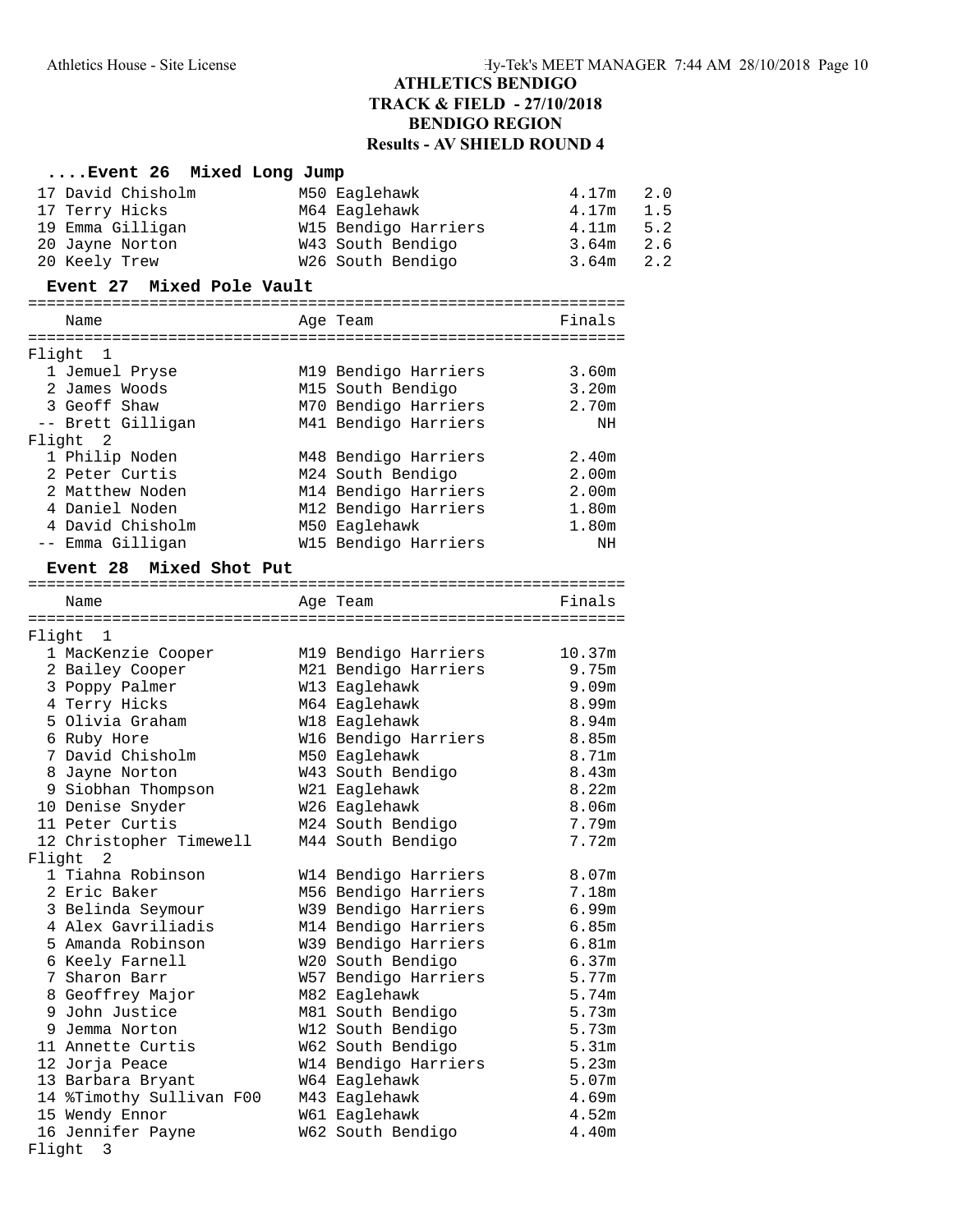# **....Event 28 Mixed Shot Put**

| 1 Jake Gavriliadis                            | M12 Bendigo Harriers |                                   | 11.92m  |                     |  |
|-----------------------------------------------|----------------------|-----------------------------------|---------|---------------------|--|
| 2 Monique Gavriliadis                         | W14 Bendigo Harriers |                                   | 9.33m   |                     |  |
| 3 Aaron Norton                                | M39 South Bendigo    |                                   | 7.86m   |                     |  |
| 4 Craig Graham                                | M53 Eaglehawk        |                                   | 7.85m   |                     |  |
| 5 Garnet Rodda                                | M69 Bendigo Harriers |                                   | 7.50m   |                     |  |
| 6 Peter Savage                                | M64 Eaglehawk        |                                   | 7.26m   |                     |  |
| 7 Geoff Jordan                                | M49 Bendigo Harriers |                                   | 7.21m   |                     |  |
| 8 Gretel Holmes                               | W14 Bendigo Harriers |                                   | 6.99m   |                     |  |
| 9 Martin Fryer                                | M74 Eaglehawk        |                                   | 6.97m   |                     |  |
| 10 Carol Coad                                 | W57 South Bendigo    |                                   | 6.64m   |                     |  |
| 11 Melissa Burge                              | W47 Bendigo Harriers |                                   | 6.10m   |                     |  |
| 12 Kyle Webb                                  | M17 Bendigo Harriers |                                   | 6.01m   |                     |  |
| Event 38 Mixed 4x100 Meter Relay              |                      |                                   |         |                     |  |
|                                               |                      |                                   |         |                     |  |
| Team                                          |                      |                                   | Finals  |                     |  |
|                                               |                      |                                   |         |                     |  |
| Section 1                                     |                      |                                   |         |                     |  |
| 1 Eaglehawk<br>'B'                            |                      |                                   | X46.14  |                     |  |
| 1) James Bentley 14                           |                      | 2) xRichard Elder 15              |         |                     |  |
| 3) Lachlan Start 18                           |                      | 4) xLewis Merriman 17             |         |                     |  |
| 2 South Bendigo 'C'                           |                      |                                   | 46.99   |                     |  |
| 1) Arshdeep Singh 15                          |                      | 2) Liam Gay 14                    |         |                     |  |
| 3) Darcy Nelson 17                            |                      | 4) Jake Hilson 19                 |         |                     |  |
| 3 Bendigo Harriers<br>$\cdot$ $\circ$ $\cdot$ |                      |                                   | 48.88   |                     |  |
| 1) Luke Matthews 37                           |                      | 2) Louis Schenker 25              |         |                     |  |
| 3) Jemuel Pryse 19                            |                      | 4) Jeremy Vaughan 38              |         |                     |  |
| 4 Eaglehawk 'C'                               |                      |                                   | X52.75  |                     |  |
| 1) %Timothy Sullivan 43                       |                      | 2) Terry Hicks 64                 |         |                     |  |
| 3) xRobert Elder 12                           |                      | 4) xKenan Seebah 15               |         |                     |  |
| 5 Bendigo Harriers 'B'                        |                      |                                   | 58.01   |                     |  |
| 1) Brett Gilligan 41                          |                      | 2) Geoff Jordan 49                |         |                     |  |
| 3) Ian Wellard 50                             |                      | 4) Eric Baker 56                  |         |                     |  |
| 6 Bendigo Harriers 'F'                        |                      | X1:01.36                          |         |                     |  |
| 1) Jake Gavriliadis 12                        |                      | 2) Matthew Noden 14               |         |                     |  |
| 3) Daniel Noden 12                            |                      | 4) xCameron Tofful 13             |         |                     |  |
| -- Bendigo Harriers 'E'                       |                      |                                   | DQ.     | Outside change over |  |
| 1) Daniel Baldwin 16                          |                      | 2) Seth Hoskin 14                 |         |                     |  |
| 3) Danai Mahachi 16<br>Section 2              |                      | 4) James Miller 16                |         |                     |  |
| 1 Bendigo Harriers<br>' D'                    |                      |                                   | 53.98   |                     |  |
| 1) Abbey Conquer 14                           |                      | 2) Gretel Holmes 14               |         |                     |  |
| 3) Emma Gilligan 15                           |                      | 4) Monique Gavriliadis 14         |         |                     |  |
| 2 Eaglehawk<br>'A'                            |                      |                                   | 54.31   |                     |  |
| 1) Sophie Dalton 13                           |                      | 2) Georgia Lee 14                 |         |                     |  |
| 3) Jorja Morrison 12                          |                      | 4) Anastazia Robinson 16          |         |                     |  |
| 3 Bendigo Harriers<br>' A '                   |                      |                                   | 55.91   |                     |  |
| 1) Tiffany Bussem Jorgensen 17                |                      | 2) Melissa Burge 47               |         |                     |  |
| 3) Chelsea Tofful 17                          |                      | 4) Jalen Hoskin 16                |         |                     |  |
| 4 South Bendigo 'A'                           |                      |                                   | 58.35   |                     |  |
| 1) Sebastyn Andrea 13                         |                      | 2) xKai Norton 9                  |         |                     |  |
| 3) Logan Tickell 12                           |                      |                                   |         |                     |  |
| 5 Bendigo University 'B'                      |                      | 4) Zackery Tickell 13<br>X1:04.37 |         |                     |  |
| 1) Phoebe Lonsdale 13                         |                      | 2) xBeatrice Lonsdale 15          |         |                     |  |
| 3) Jazlin Fear 15                             |                      | 4) Tullie Rowe 14                 |         |                     |  |
| 6 Bendigo University<br>'A'                   |                      |                                   | 1:05.09 |                     |  |
| 1) Ross Douglas 52                            |                      | 2) Lewis Lonsdale 11              |         |                     |  |
| 3) Tanner Fear 11                             |                      | 4) Max Rowe 12                    |         |                     |  |
|                                               |                      |                                   |         |                     |  |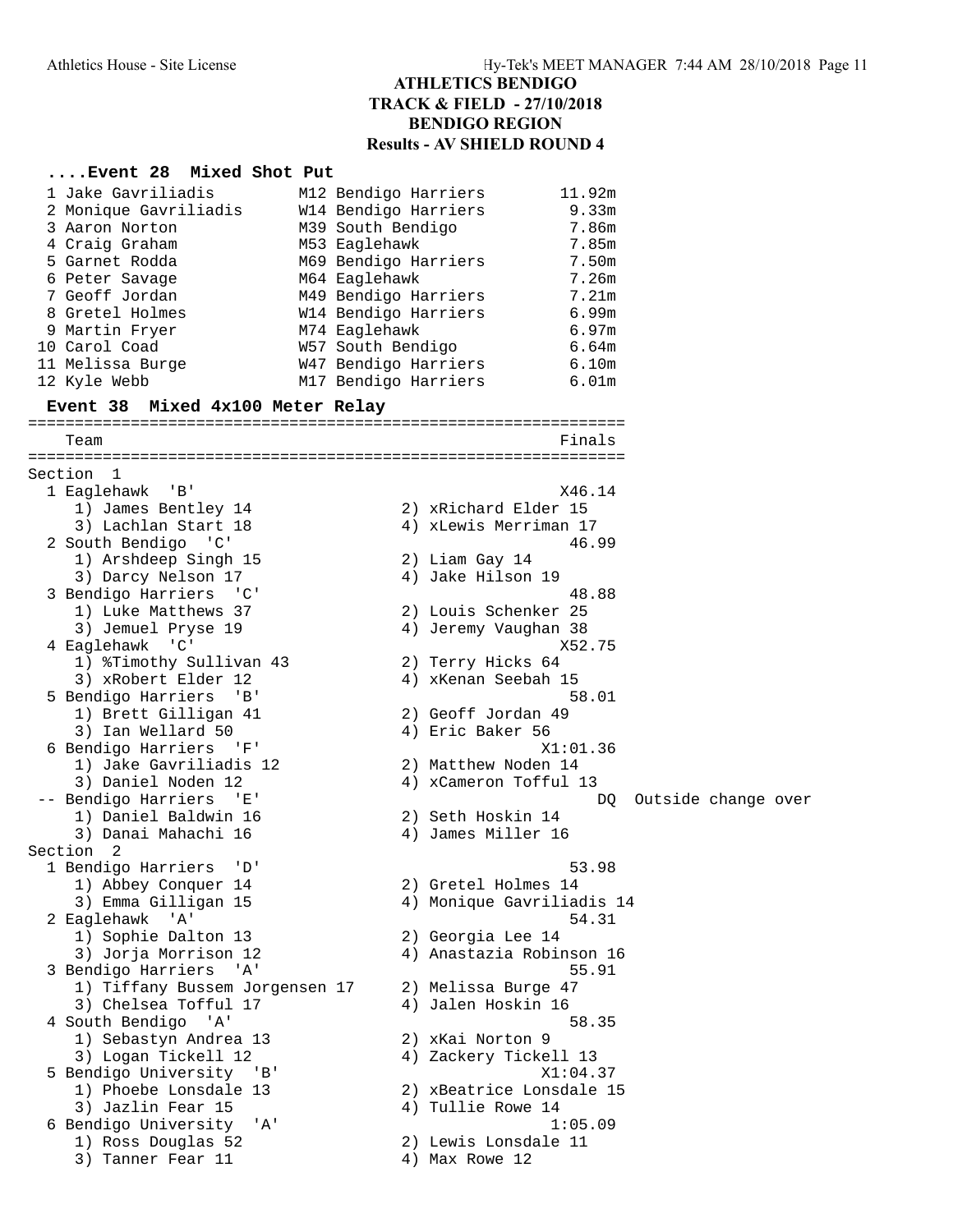Athletics House - Site License Hy-Tek's MEET MANAGER 7:44 AM 28/10/2018 Page 12 **ATHLETICS BENDIGO TRACK & FIELD - 27/10/2018**

**BENDIGO REGION Results - AV SHIELD ROUND 4**